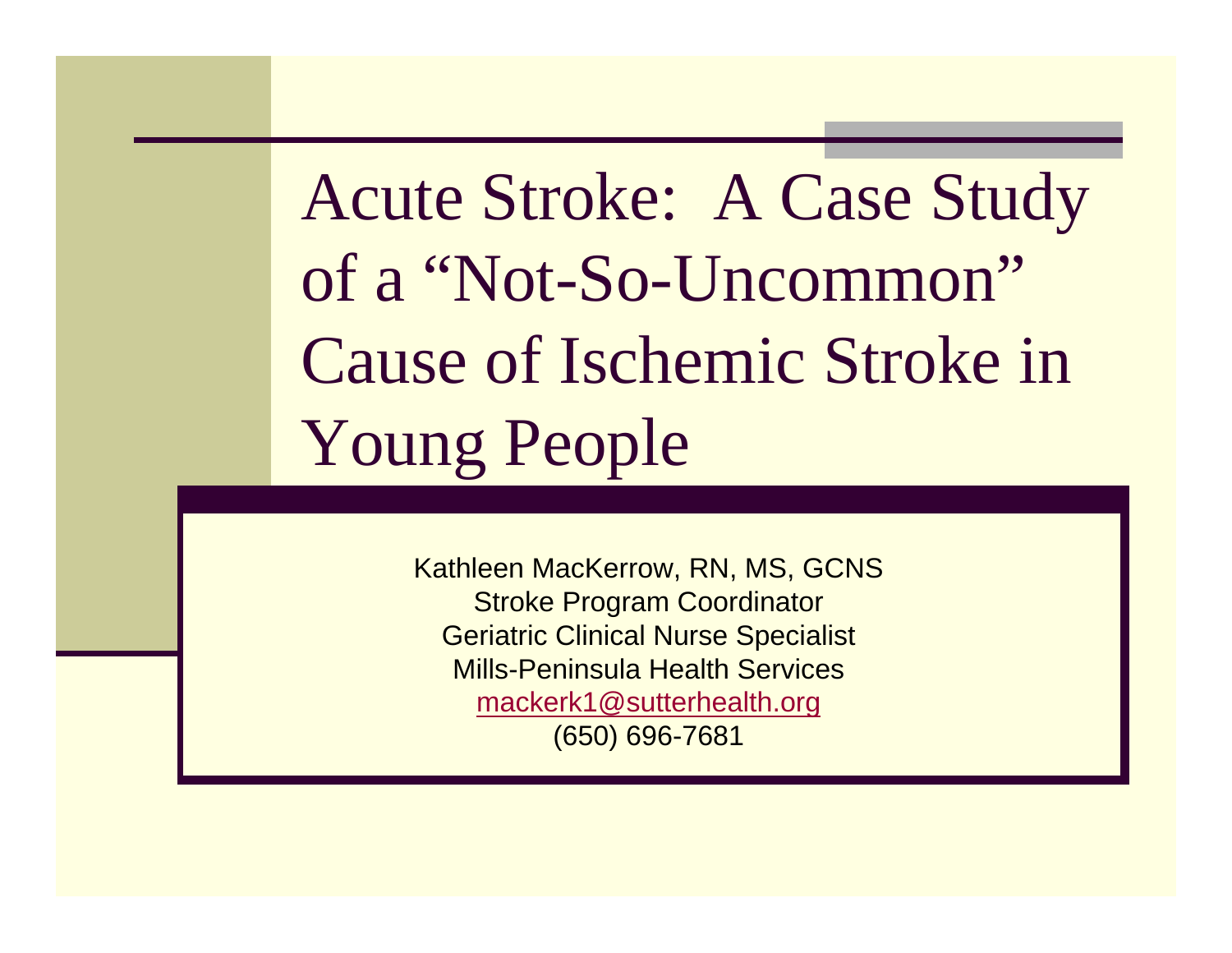## Presentation and Assessment of Acute Stroke

- 48-old-male mechanic presents via car to the Peninsula Medical Center Emergency Department after experiencing sudden acute neurological change at 0820 while driving with his family members (i.e., left upper/lower extremity weakness, dark visual spot in right eye, right next pain, right facial numbness). Patient reports feeling fine over the past few days, in fact he completed a "lot of housework" over the weekend, however noticed a "swishing" noise in his right ear yesterday.
- PMH: "borderline" hypertension, hypothyroidism
- П Medications: Levothyroxine, multivitamins
- П Upon arrival to ED;
	- ٠ VS: BP 160/98, P 88, R 20, T 98.2, wt 101 kg, ht 5'11"
	- $\blacksquare$  NIH Stroke Scale (4) : 1(facial droop), 1 (LUE), 1 (LLE), 1 (facial numbness).
	- Additional neurological findings; waxing and waning dark spot in right visual field (right eye only),
		- observed Horner's syndrome.

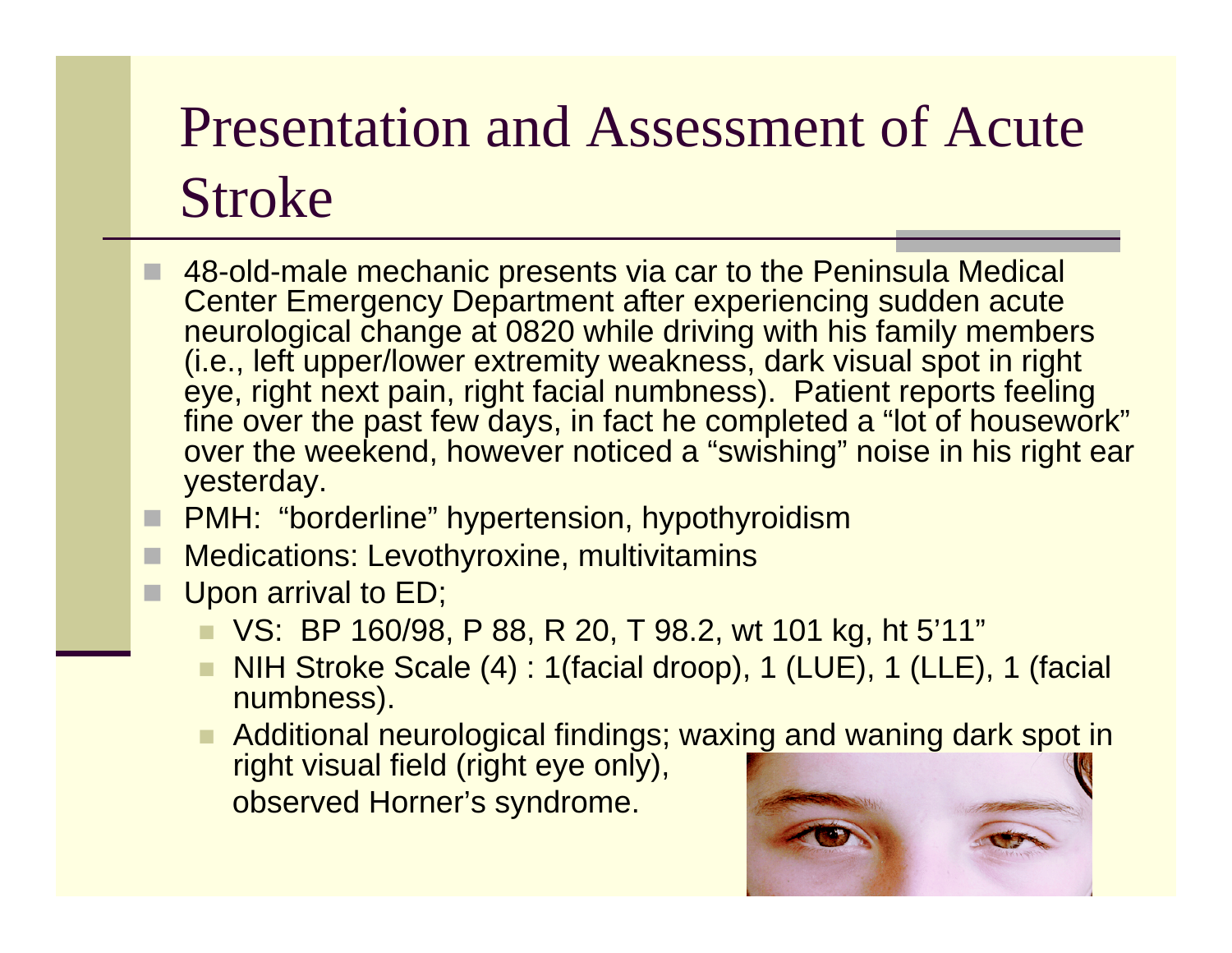#### Acute Work-Up

- Immediate stroke alert activated by triage RN upon arrival
- Interventions; IV line established, cardiac monitoring (NSR with positional tachycardia when upright), reassessment of NIH Stroke Scale, permissive HTN allowed until CT result
- Diagnostics; Non-contrast CT (completed within 14 minutes of arrival), portable CXR (completed within 32 minutes of arrival), labs-CBC, chemistry panel, PT/INR/PTT, UA, Trop-I (completed within 29 minutes of arrival)
- NIH Stroke Scale worsening (6); 2 (LUE), 2(LLE), 1(facial droop), 1 (facial numbness)
	- Fluctuating visual loss to right eye, increased headache pain and right neck pain. Continued Horner's syndrome to right eye.
- CT negative for bleeding or acute ischemic changes.
- П No known contraindications to IV-t-PA
- П Patient and family consent for t-PA and administered within 56 minutes of arrival.
	- Diagnosis: Suspected evolving ischemic stroke.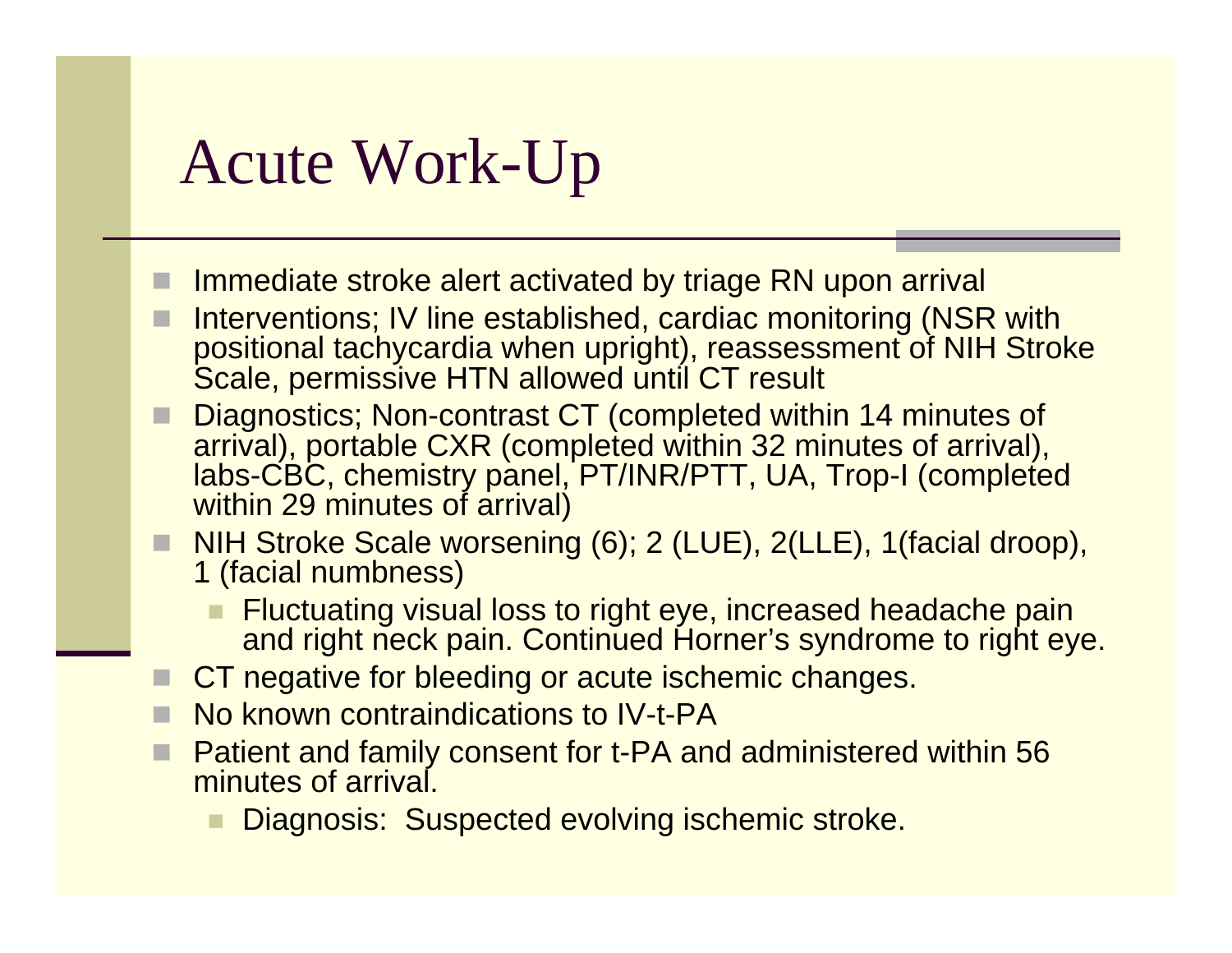### Diagnosis, Hospital Course, Outcome

- П Right internal carotid artery dissection with right MCA ischemic stroke. No hemorrhage or aneurysm formation afterwards.
	- Cause: Likely HTN combined with strenuous activity (moving heavy furniture in the days prior to stroke)
- П Clotting disorder work-up negative
- П No suspected connective tissue disease
- П Started on antihypertensive treatment
- П No other risk factors identified during hospitalization
- П Placed on 6 months anticoagulation and activity restriction, then aspirin thereafter
- П Beta-blocker for intermittent tachycardia
	- Likely from carotid sinus baroreceptor damage
- Resolving neurological deficits; PT, OT, SLP evaluations and treatment received
- П Discharge status:
	- п Home, ambulatory with cane
	- Right arm weakness resolved after outpatient OT treatments
	- Returned to work in 3 months







Lining of artery compressed due to blood dissecting up from a tear

@ADAM, Inc.